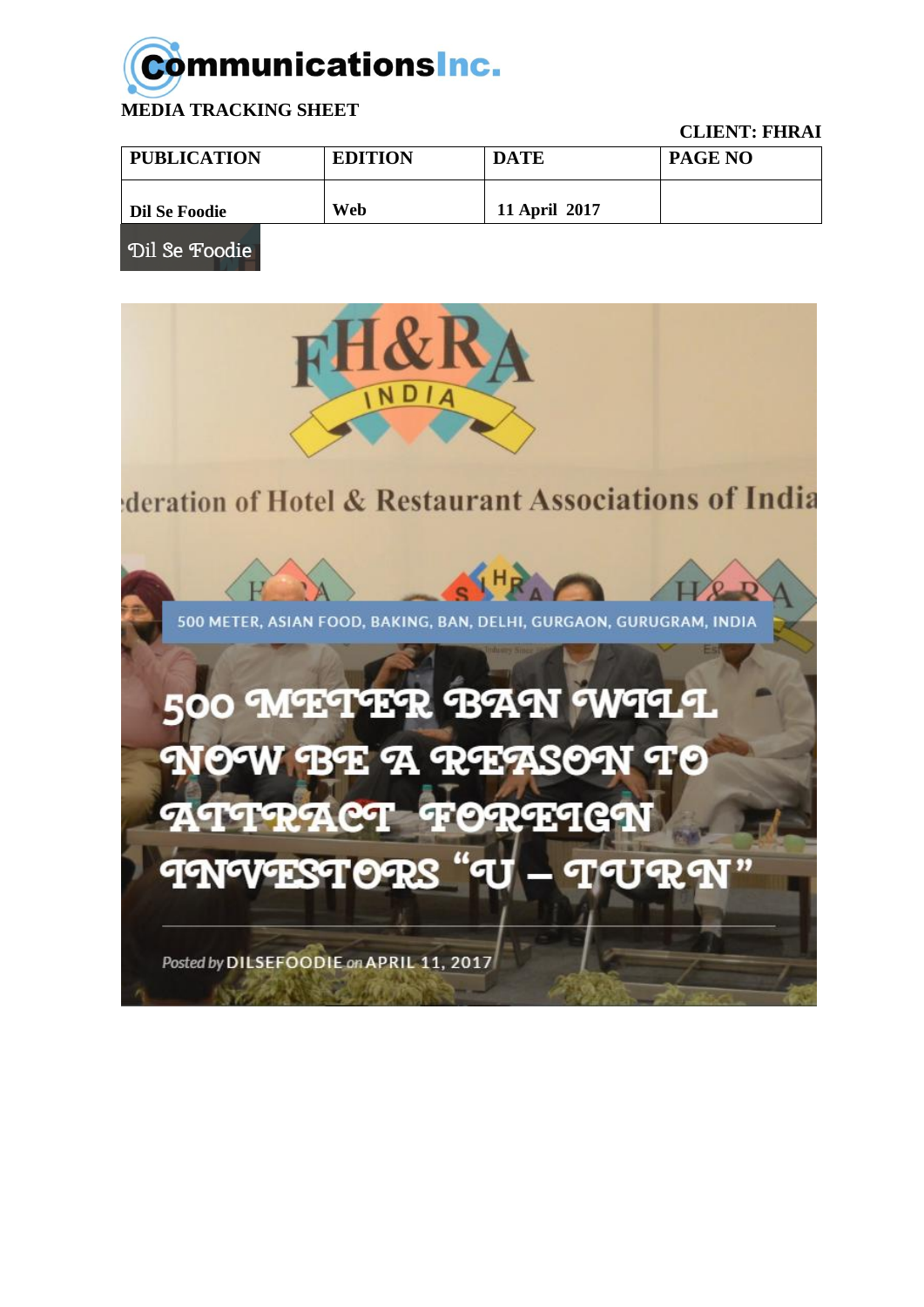



## **Mr Sanjay Sood, Mr TS Walia, Mr Sudesh Kumar Poddar, Mr Garish Oberoi,Mr. Dilip C Datwani, SK Jaiswal, S M Shervani.**

## **"FHRAI To Seek Legal Redressal"**

## *One million jobs, Rs.2,00,000 Cr loss to exchequer, Closure of more than 1 lakh Establishments*

*"Correlation between Drunk Driving & Enforcement, Not Drunk Driving & Hotels or Restaurants"*

**New Delhi, April 11, 2017 –** TheFederation of Hotel & Restaurant Associations of India (FHRAI) is exploring legal remedies with regards to the recent Supreme Court Order, shutting down from  $1<sup>st</sup>$  April 2017, the sale of liquor at establishments which fall within 500 metres range of State and National Highways.

FHRAI is India's apex body and The World's Third Largest Hotel & Restaurant Association.

Speaking at the occasion **Mr. Dilip C Datwani**, FHRAI said "Rs.2,00,000 crores loss to the exchequer and closure of more than 1 lakh establishments is not a small thing. We would not have minded being sacrificed if the ban were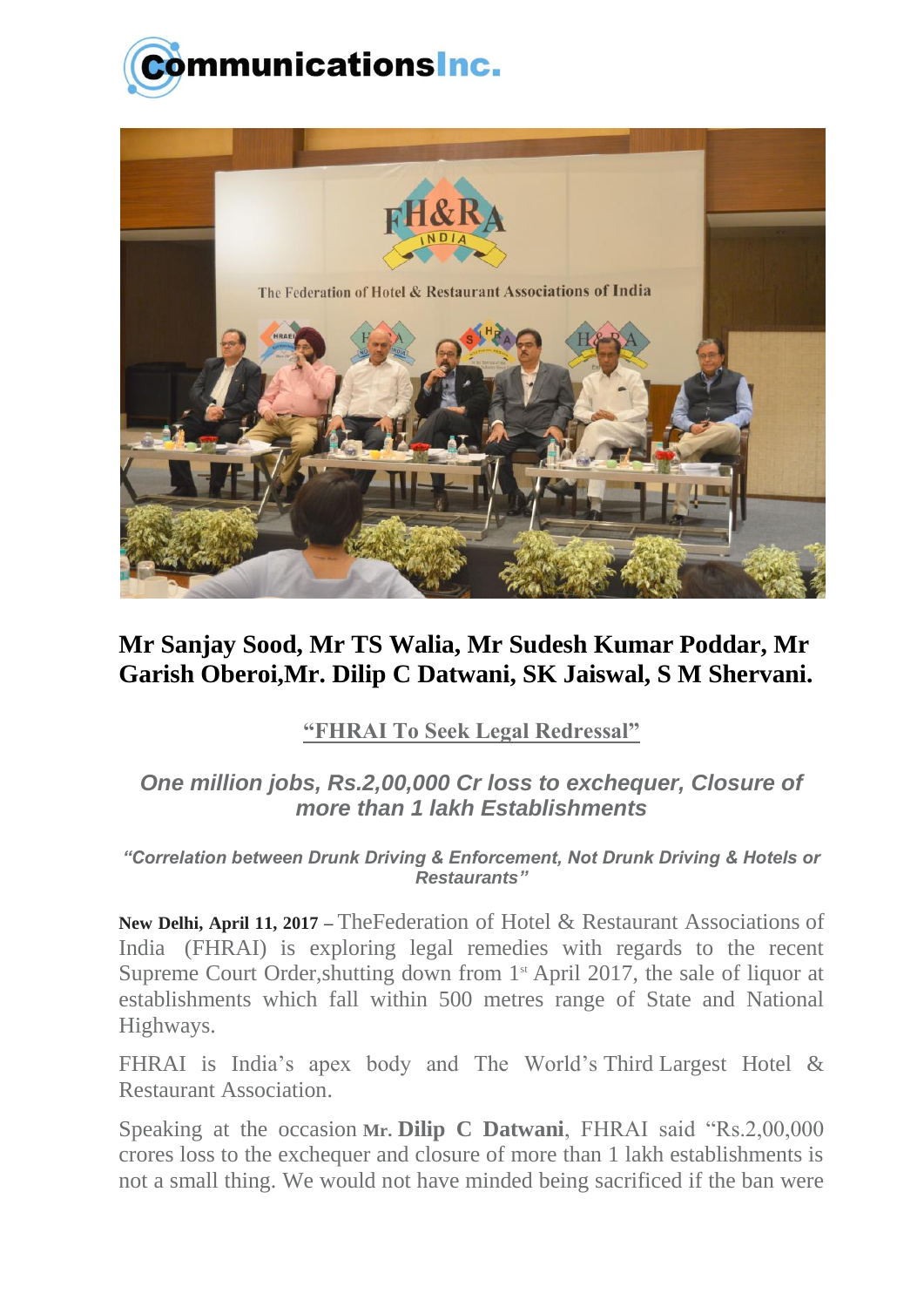

to yield results. But reality is that all the job losses and other damages would be wasted. The object sought would not be achieved".

"Total consolidated loss to both States and to the industry will be around 2 lakh 20,000 crores. The entitre MICE industry including weddings, corporate events will be negatively affected**"** said **Mr Garish Oberoi**, FHRAI.

"There has been an unprcendented blanket ban on all national highways across the country without seeing the practical aspect of the topography & terrain of the cities, in the process having affected hotels & restaurants, who have invested crores of Rupees towards the development of the tourism industry in the country. For example, Darjeeling, which falls on NH 55, has hotels stretched over 77 kms from the very base of the town of Siliguri that are directly affected" further continued **Mr TS Walia**, FHRAI.

'The judgement has effected those establishments that operated legally and we are not takeaways and serve for consumption in premises only . Many entrepreneurs who have taken loans will be placed at a disadvantage .it will make their properties non preforming further 'continued **S M Shervani**, FHRAI.

While agreeing that the judgment may "in spirit" be good, it does not cohesively look at other related issuesMr Datwani said "Statistics prove that there is a correlation between drunk driving and enforcement, but not between drunk driving and existence of hotels or restaurants. Otherwise, there would be no drunk driving cases or resulting accidents in Bihar and Gujarat where we have total prohibition and yet there are innumerable accidents due to drunk driving. No country has ever banned hotels & restaurants to curb drunk driving."

"Most of the entrepreneurs who bid as part of Government PPP tourism projects along national & state main roads & highways had modelled their cash inflows on these experiences considering room conferencing, food, beverages revenues over their concession periods. But a lot of these establishments with significantly reduced business will result in distressed financial assets & may lead to a large scale NPA situation for our banking & financial system and may severely impact the investment climate in tourism & hospitality & overall business environment in India. It will also stall the Indian growth story for many years to come" continued **Mr Sudesh Kumar Poddar**, FHRAI.

"We see a huge concern of liquor bootlegging & it's emergent social evils of a blackmarket economy & a corruption driven parallel economy which the governments are trying so hard to battle & weed out of our system" further added **Mr Sanjay Sood,** FHRAI.